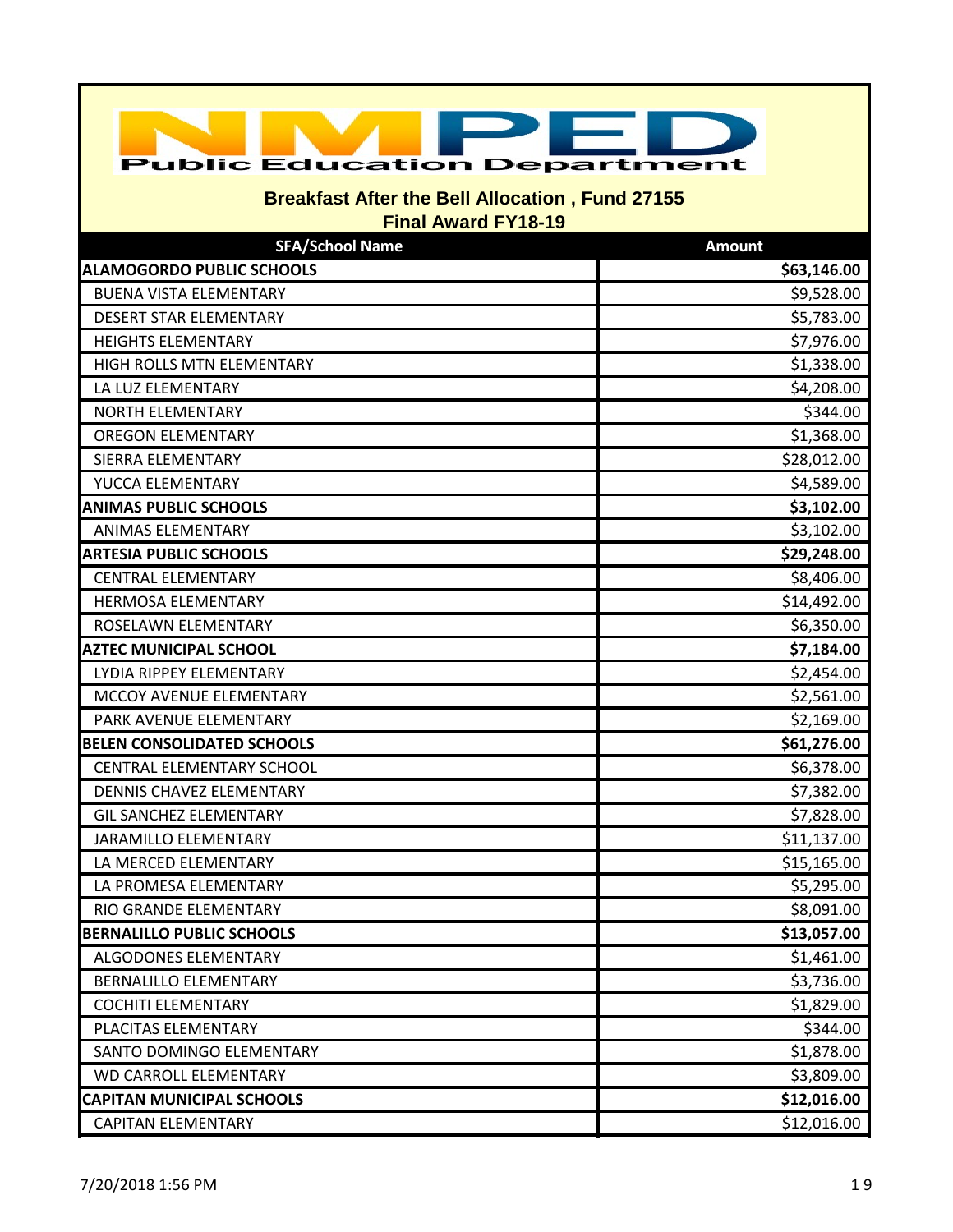| <b>Public Education Department</b>                                                   |               |  |
|--------------------------------------------------------------------------------------|---------------|--|
| <b>Breakfast After the Bell Allocation, Fund 27155</b><br><b>Final Award FY18-19</b> |               |  |
| <b>SFA/School Name</b>                                                               | <b>Amount</b> |  |
| <b>CARLSBAD MUNICIPAL SCHOOLS</b>                                                    | \$138,619.00  |  |
| <b>CRAFT ELEMENTARY</b>                                                              | \$8,278.00    |  |
| DESERT WILLOW ELEMENTARY                                                             | \$20,483.00   |  |
| EARLY CHILDHOOD EDUCATION CENTER                                                     | \$41,476.00   |  |
| JOE STANLEY SMITH ELEMENTARY                                                         | \$13,562.00   |  |
| MONTERREY ELEMENTARY                                                                 | \$29,105.00   |  |
| <b>SUNSET ELEMENTARY</b>                                                             | \$25,715.00   |  |
| <b>CENTRAL CONSOLIDATED</b>                                                          | \$40,022.00   |  |
| <b>EVA B. STOKELY ELEMENTARY</b>                                                     | \$4,112.00    |  |
| JUDY NELSON ELEMENTARY                                                               | \$6,834.00    |  |
| KIRTLAND ELEMENTARY                                                                  | \$7,992.00    |  |
| <b>MESA ELEMENTARY</b>                                                               | \$3,668.00    |  |
| NASCHITTI ELEMENTARY                                                                 | \$1,761.00    |  |
| NEWCOMB ELEMENTARY                                                                   | \$5,547.00    |  |
| NIZHONI ELEMENTARY                                                                   | \$5,921.00    |  |
| OJO AMARILLO ELEMENTARY                                                              | \$4,187.00    |  |
| <b>CHAMA VALLEY INDEPENDENT SCHOOLS</b>                                              | \$4,677.00    |  |
| <b>CHAMA ELEMENTARY</b>                                                              | \$4,677.00    |  |
| <b>CIMARRON MUNICIPAL SCHOOLS</b>                                                    | \$7,625.00    |  |
| <b>EAGLE NEST ELEMENTARY</b>                                                         | \$7,625.00    |  |
| <b>CLOUDCROFT MUNICIPAL SCHOOLS</b>                                                  | \$2,080.00    |  |
| <b>CLOUDCROFT ELEMENTARY</b>                                                         | \$2,080.00    |  |
| <b>CLOVIS MUNCIPAL SCHOOLS</b>                                                       | \$83,428.00   |  |
| ARTS ACADEMY AT BELLA VISTA                                                          | \$9,301.00    |  |
| <b>BARRY ELEMENTARY</b>                                                              | \$11,409.00   |  |
| <b>CAMEO ELEMENTARY</b>                                                              | \$7,824.00    |  |
| HIGHLAND ELEMENTARY                                                                  | \$7,486.00    |  |
| <b>JAMES BICKLEY ELEMENTARY</b>                                                      | \$8,622.00    |  |
| LA CASITA ELEMENTARY                                                                 | \$6,704.00    |  |
| LOCKWOOD ELEMENTARY                                                                  | \$8,796.00    |  |
| PARKVIEW ELEMENTARY                                                                  | \$11,601.00   |  |
| SANDIA ELEMENTARY                                                                    | \$11,685.00   |  |
| <b>COBRE CONSOLIDATED SCHOOL DISTRICT</b>                                            | \$13,500.00   |  |
| <b>BAYARD ELEMENTARY</b>                                                             | \$3,934.00    |  |
| <b>CENTRAL ELEMENTARY</b>                                                            | \$4,212.00    |  |
| HURLEY ELEMENTARY                                                                    | \$3,949.00    |  |
| SAN LORENZO ELEMENTARY                                                               | \$1,405.00    |  |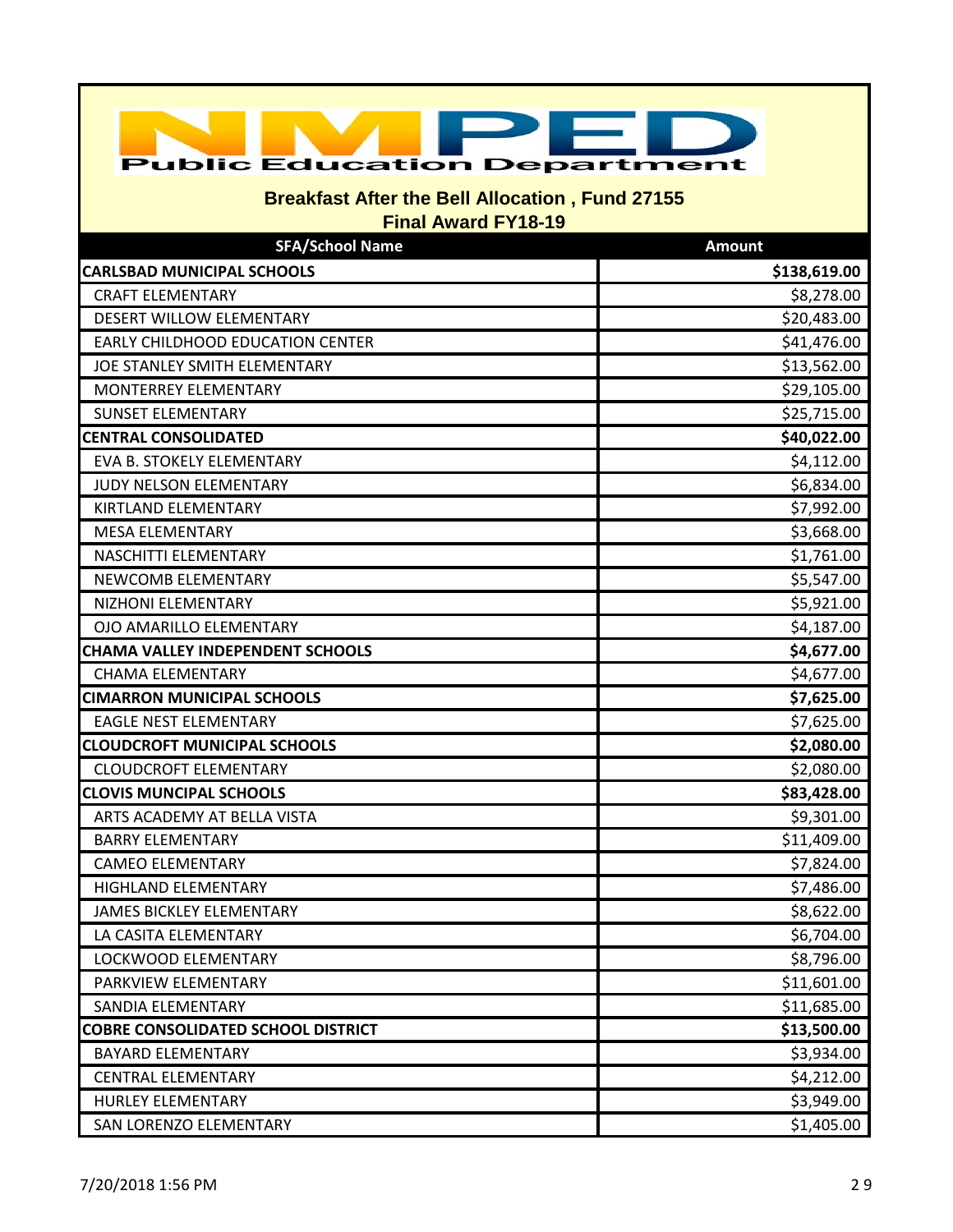| <b>Public Education Department</b>                                                   |               |  |
|--------------------------------------------------------------------------------------|---------------|--|
| <b>Breakfast After the Bell Allocation, Fund 27155</b><br><b>Final Award FY18-19</b> |               |  |
| <b>SFA/School Name</b>                                                               | <b>Amount</b> |  |
| <b>DEXTER CONSOLIDATED SCHOOLS</b>                                                   | \$18,845.00   |  |
| <b>DEXTER ELEMENTARY</b>                                                             | \$18,845.00   |  |
| <b>DORA CONSOLIDATED SCHOOLS</b>                                                     | \$4,088.00    |  |
| <b>DORA ELEMENTARY</b>                                                               | \$4,088.00    |  |
| <b>DREAM DINE</b>                                                                    | \$308.00      |  |
| <b>DREAM DINE</b>                                                                    | \$308.00      |  |
| <b>DULCE INDEPENDENT SCHOOLS</b>                                                     | \$13,692.00   |  |
| <b>DULCE ELEMENTARY</b>                                                              | \$13,692.00   |  |
| <b>ESPANOLA PUBLIC SCHOOLS</b>                                                       | \$36,733.00   |  |
| ABIQUIU ELEMENTARY                                                                   | \$2,094.00    |  |
| <b>ALCALDE ELEMENTARY</b>                                                            | \$2,621.00    |  |
| <b>CHIMAYO ELEMENTARY</b>                                                            | \$2,472.00    |  |
| <b>DIXON ELEMENTARY</b>                                                              | \$1,017.00    |  |
| EUTIMIO "TIM" SALAZAR III FAIRVIEW                                                   | \$10,156.00   |  |
| HERNANDEZ ELEMENTARY                                                                 | \$1,670.00    |  |
| JAMES RODRIGUEZ ELEMENTARY                                                           | \$4,817.00    |  |
| <b>LOS NINOS KINDERGARTEN</b>                                                        | \$2,905.00    |  |
| SAN JUAN ELEMENTARY                                                                  | \$4,819.00    |  |
| <b>TONY QUINTANA</b>                                                                 | \$3,265.00    |  |
| <b>VELARDE ELEMENTARY</b>                                                            | \$897.00      |  |
| <b>FARMINGTON MUNICIPAL SCHOOLS</b>                                                  | \$33,024.00   |  |
| <b>ANIMAS ELEMENTARY</b>                                                             | \$2,041.00    |  |
| <b>APACHE ELEMENTARY</b>                                                             | \$1,974.00    |  |
| <b>BLUFFVIEW ELEMENTARY</b>                                                          | \$2,252.00    |  |
| ESPERANZA ELEMENTARY                                                                 | \$2,891.00    |  |
| LADERA DEL NORTE ELEMENTARY                                                          | \$6,786.00    |  |
| MCCORMICK ELEMENTARY                                                                 | \$2,436.00    |  |
| MCKINLEY ELEMENTARY                                                                  | \$7,375.00    |  |
| NORTHEAST ELEMENTARY                                                                 | \$7,269.00    |  |
| <b>FLOYD MUNICIPAL SCHOOLS</b>                                                       | \$3,879.00    |  |
| <b>FLOYD ELEMENTARY</b>                                                              | \$3,879.00    |  |
| FORT SUMNER MUNICIPAL SCHOOLS                                                        | \$1,917.00    |  |
| FORT SUMNER ELEMENTARY                                                               | \$1,917.00    |  |
| <b>GADSDEN INDEPENDENT SCHOOLS</b>                                                   | \$46,769.00   |  |
| <b>ANTHONY ELEMENTARY</b>                                                            | \$1,353.00    |  |
| <b>BERINO ELEMENTARY</b>                                                             | \$2,445.00    |  |
| CHAPARRAL ELEMENTARY                                                                 | \$4,128.00    |  |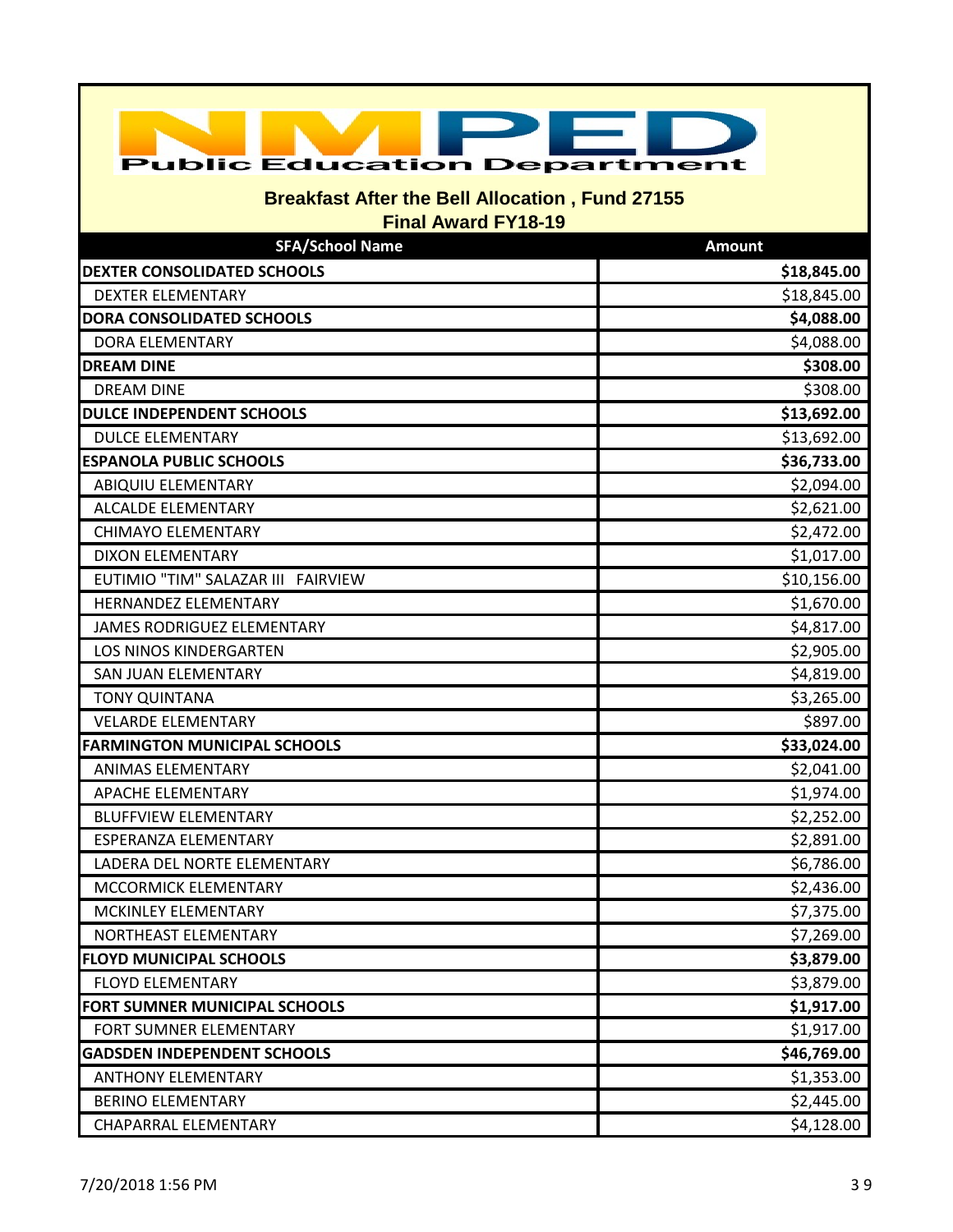| <b>Public Education Department</b>                     |                          |  |
|--------------------------------------------------------|--------------------------|--|
| <b>Breakfast After the Bell Allocation, Fund 27155</b> |                          |  |
| <b>Final Award FY18-19</b><br><b>SFA/School Name</b>   | <b>Amount</b>            |  |
| <b>DESERT TRAILS ELEMENTARY</b>                        |                          |  |
| DESERT VIEW ELEMENTARY                                 | \$4,294.00<br>\$2,485.00 |  |
| <b>GADSDEN ELEMENTARY</b>                              | \$4,355.00               |  |
| LA UNION ELEMENTARY                                    | \$2,454.00               |  |
| LOMA LINDA ELEMENTARY                                  | \$1,496.00               |  |
| MESQUITE ELEMENTARY                                    | \$2,515.00               |  |
| NORTH VALLEY ELEMENTARY                                | \$2,617.00               |  |
| <b>RIVERSIDE ELEMENTARY</b>                            | \$2,427.00               |  |
| SANTA TERESA ELEMENTARY                                | \$2,493.00               |  |
| <b>SUNLAND PARK ELEMENTARY</b>                         | \$1,885.00               |  |
| <b>SUNRISE ELEMENTARY</b>                              | \$3,396.00               |  |
| <b>VADO ELEMENTARY</b>                                 | \$3,532.00               |  |
| YUCCA HEIGHTS ELEMENTARY                               | \$4,894.00               |  |
| <b>GALLUP MCKINLEY COUNTY SCHOOLS</b>                  | \$57,060.00              |  |
| CATHERINE A. MILLER ELEMENTARY                         | \$3,915.00               |  |
| CHEE DODGE ELEMENTARY                                  | \$3,116.00               |  |
| <b>CROWNPOINT ELEMENTARY</b>                           | \$3,353.00               |  |
| DAVID SKEET ELEMENTARY                                 | \$2,370.00               |  |
| DEL NORTE ELEMENTARY                                   | \$5,059.00               |  |
| <b>INDIAN HILLS ELEMENTARY</b>                         | \$3,292.00               |  |
| JEFFERSON ELEMENTARY                                   | \$3,385.00               |  |
| LINCOLN ELEMENTARY                                     | \$2,594.00               |  |
| NAVAJO ELEMENTARY                                      | \$2,787.00               |  |
| RAMAH ELEMENTARY                                       | \$1,874.00               |  |
| RED ROCK ELEMENTARY                                    | \$4,069.00               |  |
| ROCKY VIEW ELEMENTARY                                  | \$3,580.00               |  |
| ROOSEVELT ELEMENTARY                                   | \$1,951.00               |  |
| STAGECOACH ELEMENTARY                                  | \$3,202.00               |  |
| THOREAU ELEMENTARY                                     | \$3,310.00               |  |
| <b>TOBE TURPEN ELEMENTARY</b>                          | \$4,482.00               |  |
| <b>TOHATCHI ELEMENTARY</b>                             | \$2,646.00               |  |
| TWIN LAKES ELEMENTARY                                  | \$2,075.00               |  |
| <b>GRANTS CIBOLA COUNTY SCHOOLS</b>                    | \$51,897.00              |  |
| <b>BLUEWATER ELEMENTARY</b>                            | \$2,624.00               |  |
| <b>CUBERO ELEMENTARY</b>                               | \$7,565.00               |  |
| MESA VIEW ELEMENTARY                                   | \$12,093.00              |  |
| MILAN ELEMENTARY                                       | \$12,125.00              |  |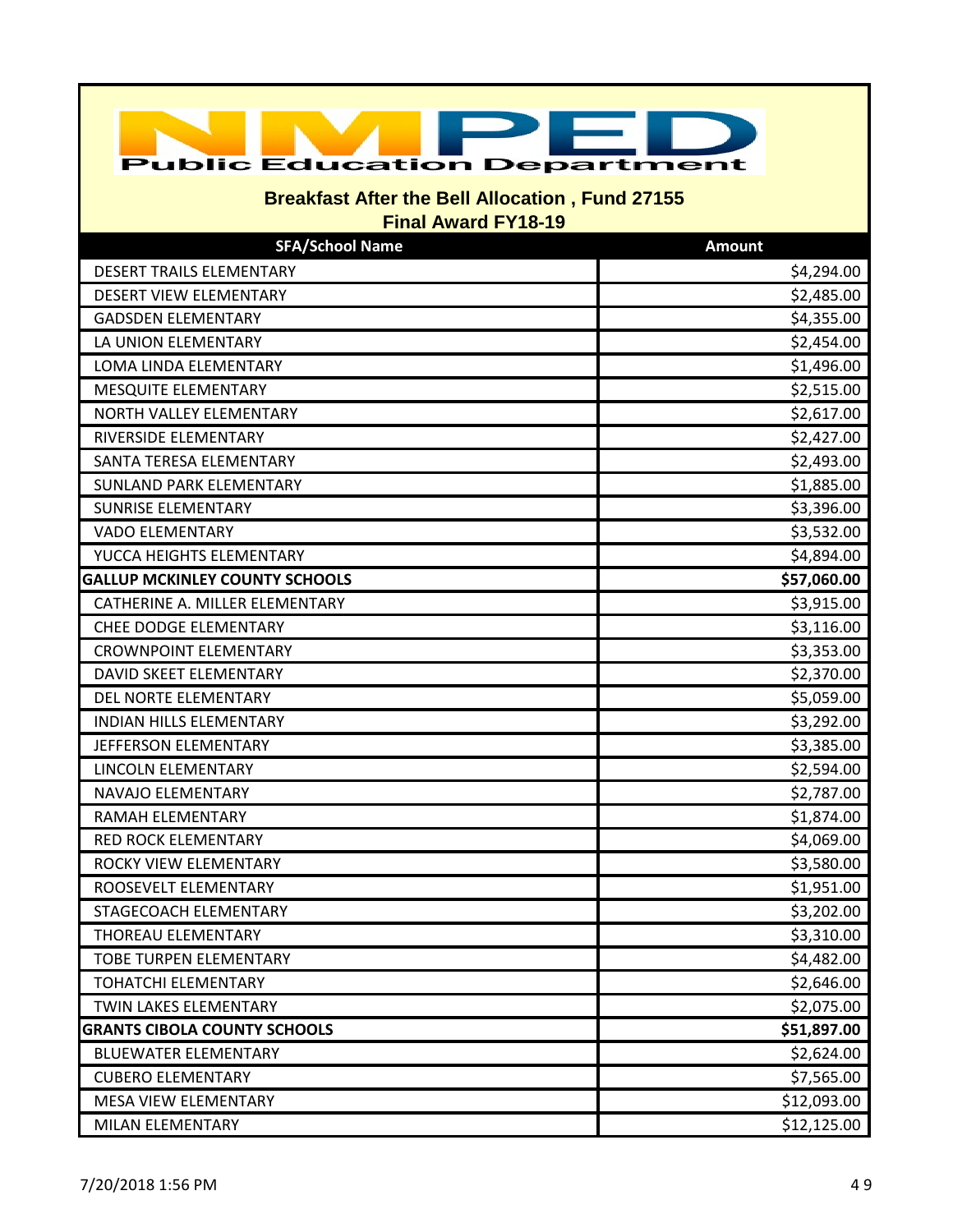| <b>Public Education Department</b>                                                   |               |  |
|--------------------------------------------------------------------------------------|---------------|--|
| <b>Breakfast After the Bell Allocation, Fund 27155</b><br><b>Final Award FY18-19</b> |               |  |
| <b>SFA/School Name</b>                                                               | <b>Amount</b> |  |
| MOUNT TAYLOR ELEMENTARY                                                              | \$14,150.00   |  |
| SAN RAFAEL ELEMENTARY                                                                | \$1,987.00    |  |
| SEBOYETA ELEMENTARY                                                                  | \$1,353.00    |  |
| <b>HAGERMAN MUNICIPAL SCHOOLS</b>                                                    | \$11,750.00   |  |
| HAGERMAN ELEMENTARY                                                                  | \$11,750.00   |  |
| <b>HOBBS MUNCIPAL SCHOOLS</b>                                                        | \$49,057.00   |  |
| <b>B.T. WASHINGTON ELEMENTARY</b>                                                    | \$4,386.00    |  |
| <b>BROADMOOR ELEMENTARY</b>                                                          | \$5,211.00    |  |
| <b>CORONADO ELEMENTARY</b>                                                           | \$5,899.00    |  |
| <b>EDISON ELEMENTARY</b>                                                             | \$2,223.00    |  |
| JEFFERSON ELEMENTARY                                                                 | \$4,305.00    |  |
| MURRAY ELEMENTARY SCHOOL                                                             | \$4,641.00    |  |
| SANGER ELEMENTARY                                                                    | \$7,707.00    |  |
| SOUTHERN HEIGHTS ELEMENTARY                                                          | \$2,548.00    |  |
| <b>TAYLOR ELEMENTARY</b>                                                             | \$8,171.00    |  |
| <b>WILL ROGERS ELEMENTARY</b>                                                        | \$3,966.00    |  |
| <b>HORIZON ACADEMY WEST</b>                                                          | \$24,029.00   |  |
| <b>HORIZON ACADEMY WEST</b>                                                          | \$24,029.00   |  |
| JEMEZ MOUNTAIN PUBLIC SCHOOLS                                                        | \$496.00      |  |
| <b>GALLINA ELEMENTARY</b>                                                            | \$496.00      |  |
| LAKE ARTHUR MUNICIPAL SCHOOLS                                                        | \$1,886.00    |  |
| LAKE ARTHUR ELEMENTARY                                                               | \$1,886.00    |  |
| <b>LAS CRUCES PUBLIC SCHOOLS</b>                                                     | \$52,931.00   |  |
| ALAMEDA ELEMENTARY                                                                   | \$2,563.00    |  |
| <b>BOOKER T. WASHINGTON</b>                                                          | \$1,838.00    |  |
| <b>CENTRAL ELEMENTARY</b>                                                            | \$1,450.00    |  |
| <b>CESAR CHAVEZ ELEMENTARY</b>                                                       | \$3,020.00    |  |
| <b>COLUMBIA ELEMENTARY</b>                                                           | \$2,758.00    |  |
| <b>CONLEE ELEMENTARY</b>                                                             | \$3,181.00    |  |
| DONA ANA ELEMENTARY                                                                  | \$2,080.00    |  |
| <b>EAST PICACHO ELEMENTARY</b>                                                       | \$3,050.00    |  |
| HERMOSA HEIGHTS ELEMENTARY                                                           | \$2,672.00    |  |
| HILLRISE ELEMENTARY                                                                  | \$2,998.00    |  |
| <b>JORNADA ELEMENTARY</b>                                                            | \$3,030.00    |  |
| LOMA HEIGHTS ELEMENTARY                                                              | \$2,995.00    |  |
| MAC ARTHUR ELEMENTARY                                                                | \$2,637.00    |  |
| MESILLA ELEMENTARY                                                                   | \$1,853.00    |  |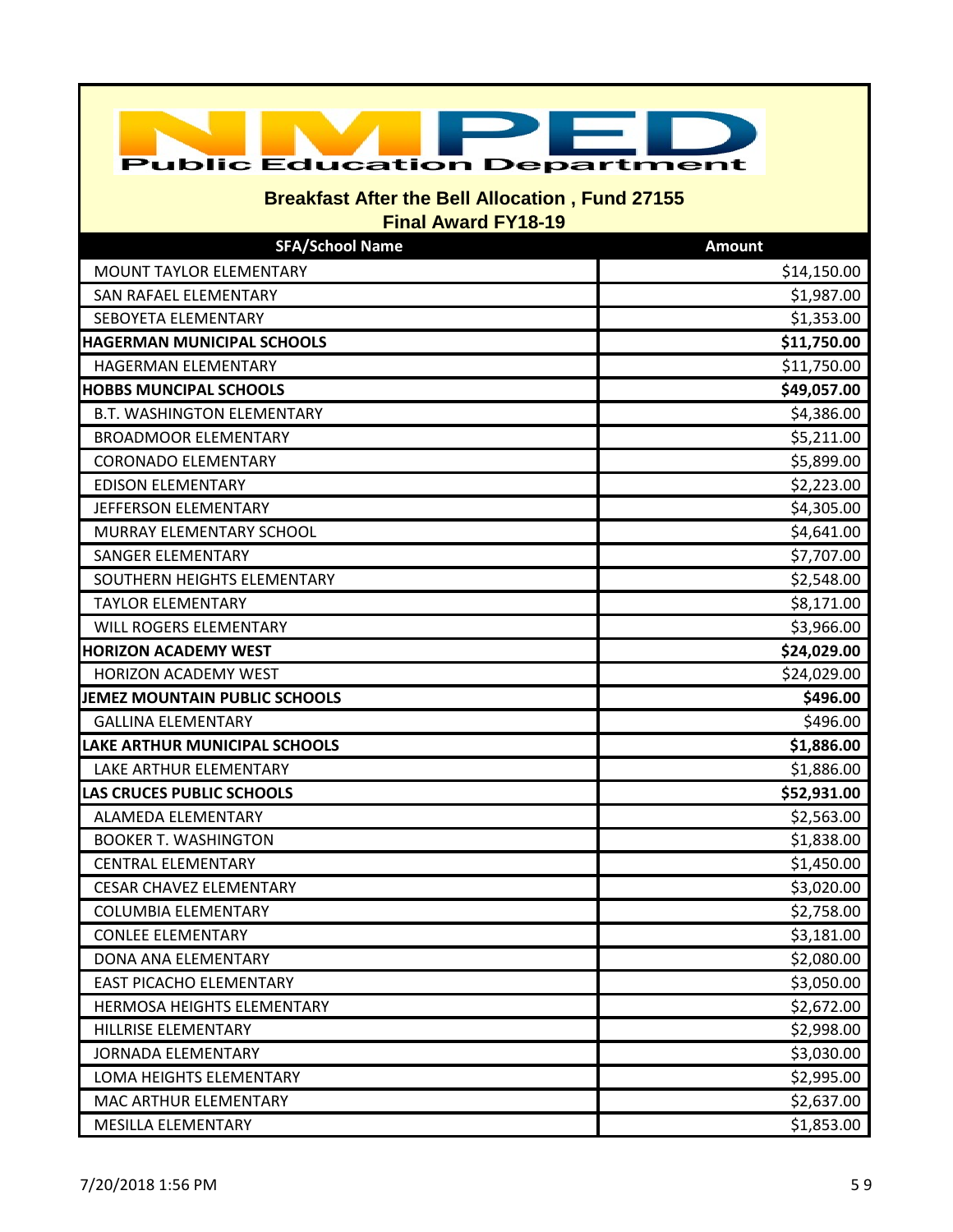| <b>Public Education Department</b>                                                   |               |  |
|--------------------------------------------------------------------------------------|---------------|--|
| <b>Breakfast After the Bell Allocation, Fund 27155</b><br><b>Final Award FY18-19</b> |               |  |
| <b>SFA/School Name</b>                                                               | <b>Amount</b> |  |
| MESILLA PARK ELEMENTARY                                                              | \$2,590.00    |  |
| MONTE VISTA ELEMENTARY                                                               | \$3,272.00    |  |
| <b>SUNRISE ELEMENTARY</b>                                                            | \$2,744.00    |  |
| TOMBAUGH ELEMENTARY                                                                  | \$3,498.00    |  |
| UNIVERSITY HILLS ELEMENTARY                                                          | \$2,359.00    |  |
| <b>VALLEY VIEW ELEMENTARY</b>                                                        | \$2,343.00    |  |
| LAS VEGAS CITY PUBLIC SCHOOLS                                                        | \$8,219.00    |  |
| <b>EARLY CHILDHOOD CENTER</b>                                                        | \$3,082.00    |  |
| <b>LOS NINOS ELEMENTARY</b>                                                          | \$3,052.00    |  |
| SIERRA VISTA ELEMENTARY                                                              | \$2,085.00    |  |
| LORDSBURG MUNICIPAL SCHOOLS                                                          | \$2,266.00    |  |
| <b>CENTRAL ELEMENTARY</b>                                                            | \$492.00      |  |
| R.V. TRAYLOR ELEMENTARY                                                              | \$1,774.00    |  |
| <b>LOS LUNAS PUBLIC SCHOOLS</b>                                                      | \$26,323.00   |  |
| ANN PARISH ELEMENTARY                                                                | \$1,137.00    |  |
| DESERT VIEW ELEMENTARY                                                               | \$1,350.00    |  |
| KATHERINE GALLEGOS ELEMENTARY                                                        | \$18,294.00   |  |
| LOS LUNAS ELEMENTARY                                                                 | \$1,110.00    |  |
| PERALTA ELEMENTARY                                                                   | \$777.00      |  |
| RAYMOND GABALDON ELEMENTARY                                                          | \$1,609.00    |  |
| <b>TOME ELEMENTARY</b>                                                               | \$1,380.00    |  |
| <b>VALENCIA ELEMENTARY</b>                                                           | \$666.00      |  |
| LOVING MUNICIPAL SCHOOLS                                                             | \$11,869.00   |  |
| LOVING ELEMENTARY                                                                    | \$11,869.00   |  |
| <b>LOVINGTON MUNICIPAL SCHOOLS</b>                                                   | \$99,036.00   |  |
| BEN ALEXANDER ELEMENTARY                                                             | \$10,323.00   |  |
| JEFFERSON ELEMENTARY                                                                 | \$14,723.00   |  |
| <b>LEA ELEMENTARY</b>                                                                | \$12,923.00   |  |
| <b>LLANO ELEMENTARY</b>                                                              | \$21,591.00   |  |
| YARBRO ELEMENTARY                                                                    | \$39,476.00   |  |
| <b>MAGDALENA MUNICIPAL SCHOOLS</b>                                                   | \$437.00      |  |
| MAGDALENA ELEMENTARY                                                                 | \$437.00      |  |
| <b>MAXWELL MUNICIPAL SCHOOLS</b>                                                     | \$1,063.00    |  |
| MAXWELL ELEMENTARY                                                                   | \$1,063.00    |  |
| <b>MESA VISTA CONSOLIDATED SCHOOLS</b>                                               | \$2,291.00    |  |
| EL RITO ELEMENTARY                                                                   | \$1,722.00    |  |
| <b>OJO CALIENTE ELEMENTARY</b>                                                       | \$569.00      |  |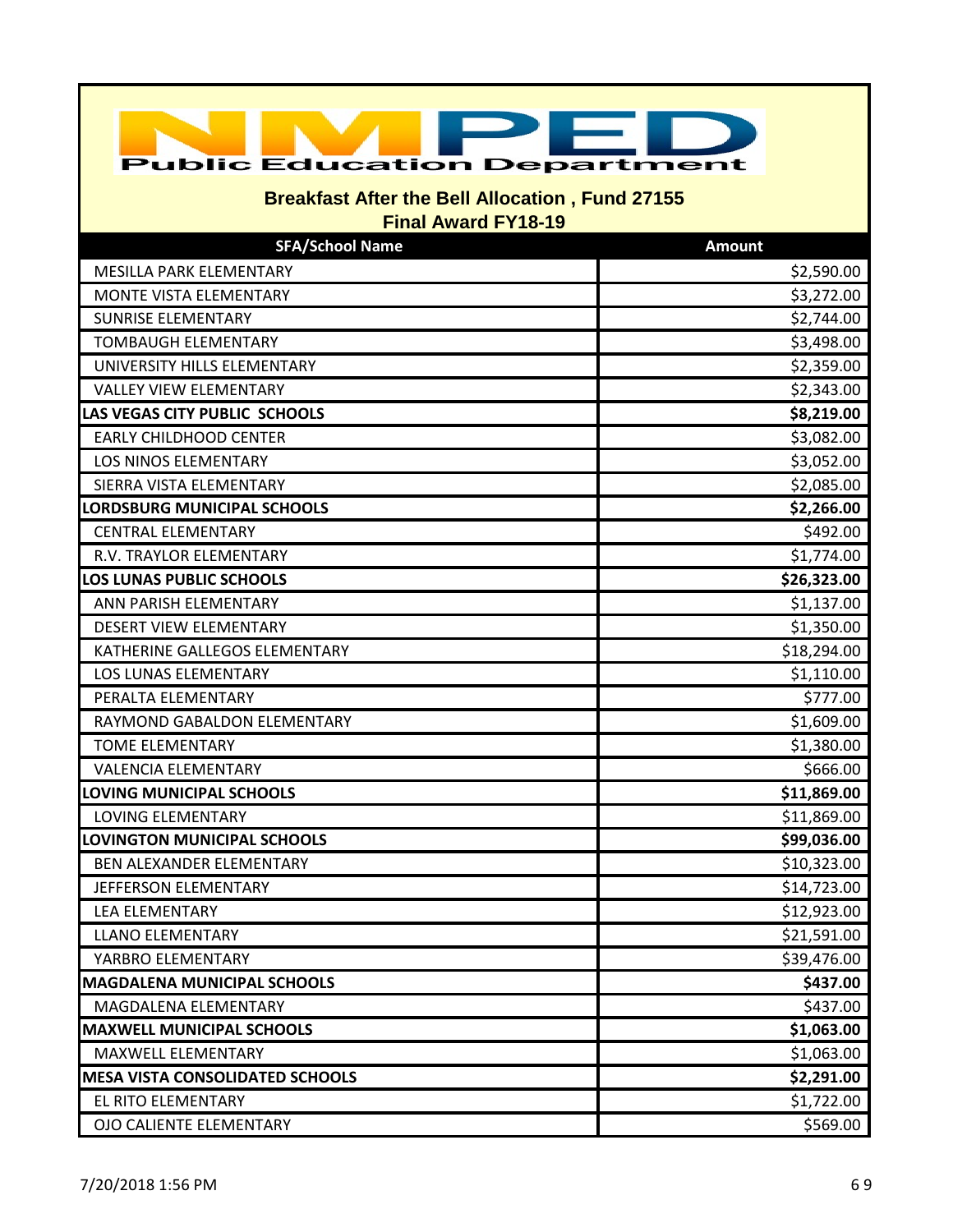| <b>Public Education Department</b>                     |                            |  |
|--------------------------------------------------------|----------------------------|--|
| <b>Breakfast After the Bell Allocation, Fund 27155</b> |                            |  |
| <b>Final Award FY18-19</b>                             |                            |  |
| <b>SFA/School Name</b>                                 | <b>Amount</b>              |  |
| <b>MORA INDEPENDENT SCHOOLS</b>                        | \$3,648.00                 |  |
| <b>HOLMAN ELEMENTARY</b>                               | \$684.00                   |  |
| <b>MORA ELEMENTARY</b>                                 | \$2,964.00                 |  |
| PECOS INDEPENDENT SCHOOLS<br>PECOS ELEMENTARY          | \$11,060.00<br>\$11,060.00 |  |
| PENASCO INDEPENDENT SCHOOLS                            | \$5,264.00                 |  |
| PENASCO ELEMENTARY                                     | \$5,264.00                 |  |
| POJOAQUE VALLEY PUBLIC SCHOOLS                         | \$48,081.00                |  |
| PABLO ROYBAL ELEMENTARY                                | \$29,451.00                |  |
| POJOAQUE INTERMEDIATE                                  | \$18,630.00                |  |
| PORTALES MUNICIPAL SCHOOLS                             | \$87,501.00                |  |
| <b>BROWN EARLY CHILDHOOD CENTER</b>                    | \$18,974.00                |  |
| <b>JAMES ELEMENTARY</b>                                | \$18,898.00                |  |
| LINDSEY-STEINER ELEMENTARY                             | \$24,192.00                |  |
| <b>VALENCIA ELEMENTARY</b>                             | \$25,437.00                |  |
| <b>QUEMADO INDEPENDENT SCHOOLS</b>                     | \$3,109.00                 |  |
| <b>DATIL ELEMENTARY</b>                                | \$1,273.00                 |  |
| <b>QUEMADO ELEMENTARY</b>                              | \$1,836.00                 |  |
| <b>QUESTA INDEPENDENT SCHOOLS</b>                      | \$6,467.00                 |  |
| <b>ALTA VISTA ELEMENTARY</b>                           | \$5,468.00                 |  |
| RIO COSTILLA SOUTHWEST LEARNING ACADEMY                | \$999.00                   |  |
| <b>RATON PUBLIC SCHOOLS</b>                            | \$2,411.00                 |  |
| LONGFELLOW ELEMENTARY                                  | \$2,411.00                 |  |
| <b>RESERVE INDEPENDENT SCHOOLS</b>                     | \$3,650.00                 |  |
| RESERVE ELEMENTARY                                     | \$3,650.00                 |  |
| <b>RIO RANCHO PUBLIC SCHOOLS</b>                       | \$102,755.00               |  |
| COLINAS DEL NORTE ELEMENTARY                           | \$46,297.00                |  |
| PUESTA DEL SOL ELEMENTARY                              | \$51,728.00                |  |
| RIO RANCHO ELEMENTARY                                  | \$4,730.00                 |  |
| <b>ROSWELL INDEPENDENT SCHOOLS</b>                     | \$154,118.00               |  |
| <b>BERRENDO ELEMENTARY</b>                             | \$13,357.00                |  |
| DEL NORTE ELEMENTARY                                   | \$16,275.00                |  |
| EAST GRAND PLAINS ELEMENTARY                           | \$9,936.00                 |  |
| EL CAPITAN ELEMENTARY                                  | \$13,446.00                |  |
| MILITARY HEIGHTS ELEMENTARY                            | \$13,044.00                |  |
| MISSOURI AVENUE ELEMENTARY                             | \$10,491.00                |  |
| MONTERREY ELEMENTARY                                   | \$15,047.00                |  |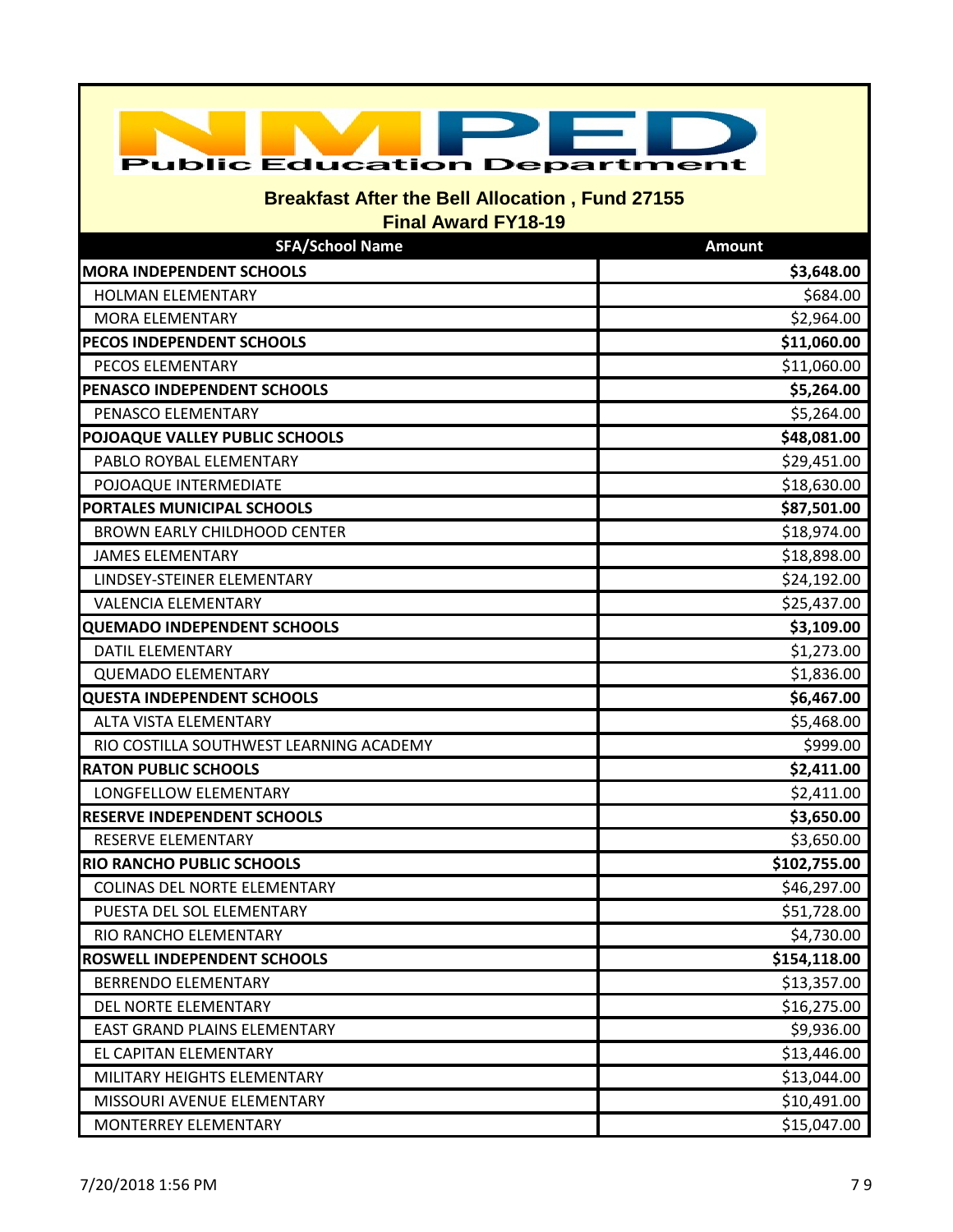| <b>Public Education Department</b>                     |               |  |
|--------------------------------------------------------|---------------|--|
| <b>Breakfast After the Bell Allocation, Fund 27155</b> |               |  |
| <b>Final Award FY18-19</b>                             |               |  |
| <b>SFA/School Name</b>                                 | <b>Amount</b> |  |
| NANCY LOPEZ ELEMENTARY                                 | \$9,074.00    |  |
| PECOS ELEMENTARY                                       | \$11,746.00   |  |
| <b>SUNSET ELEMENTARY</b>                               | \$10,250.00   |  |
| <b>VALLEY VIEW ELEMENTARY</b>                          | \$17,617.00   |  |
| <b>WASHINGTON AVE ELEMENTARY</b>                       | \$13,835.00   |  |
| <b>RUIDOSO MUNICIPAL SCHOOLS</b>                       | \$14,757.00   |  |
| NOB HILL EARLY CHILDHOOD CENTER                        | \$2,785.00    |  |
| SIERRA VISTA PRIMARY                                   | \$4,620.00    |  |
| WHITE MOUNTAIN ELEMENTARY                              | \$7,352.00    |  |
| <b>SAN JON MUNICIPAL SCHOOLS</b>                       | \$2,112.00    |  |
| SAN JON ELEMENTARY                                     | \$2,112.00    |  |
| <b>SANTA FE PUBLIC SCHOOLS</b>                         | \$24,350.00   |  |
| <b>CESAR CHAVEZ ELEMENTARY</b>                         | \$3,986.00    |  |
| FRANCIS X. NAVA ELEMENTARY                             | \$3,381.00    |  |
| <b>KEARNY ELEMENTARY</b>                               | \$1,282.00    |  |
| RAMIREZ THOMAS ELEMENTARY                              | \$10,356.00   |  |
| SALAZAR ELEMENTARY                                     | \$761.00      |  |
| <b>SWEENEY ELEMENTARY</b>                              | \$4,115.00    |  |
| <b>TESUQUE ELEMENTARY</b>                              | \$469.00      |  |
| <b>SANTA ROSA CONSOLIDATED SCHOOLS</b>                 | \$12,401.00   |  |
| RITA A. MARQUEZ ELEMENTARY                             | \$2,923.00    |  |
| SANTA ROSA ELEMENTARY                                  | \$9,478.00    |  |
| <b>SILVER CONSOLIDATED SCHOOLS</b>                     | \$22,128.00   |  |
| HARRISON SCHMITT ELEMENTARY                            | \$16,216.00   |  |
| SIXTH STREET ELEMENTARY                                | \$5,912.00    |  |
| <b>SOCORRO CONSOLIDATED SCHOOLS</b>                    | \$16,907.00   |  |
| MIDWAY ELEMENTARY                                      | \$2,483.00    |  |
| PARKVIEW ELEMENTARY                                    | \$8,483.00    |  |
| SAN ANTONIO ELEMENTARY                                 | \$2,017.00    |  |
| ZIMMERLY ELEMENTARY                                    | \$3,924.00    |  |
| <b>SPRINGER MUNICIPAL SCHOOLS</b>                      | \$4,108.00    |  |
| <b>FORRESTER ELEMENTARY</b>                            | \$2,477.00    |  |
| <b>WILFERTH ELEMENTARY</b>                             | \$1,631.00    |  |
| <b>TAOS MUNICIPAL SCHOOLS</b>                          | \$1,200.00    |  |
| ARROYO DEL NORTE ELEMENTARY                            | \$147.00      |  |
| <b>ENOS GARCIA ELEMENTARY</b>                          | \$661.00      |  |
| RANCHOS DE TAOS ELEMENTARY                             | \$392.00      |  |